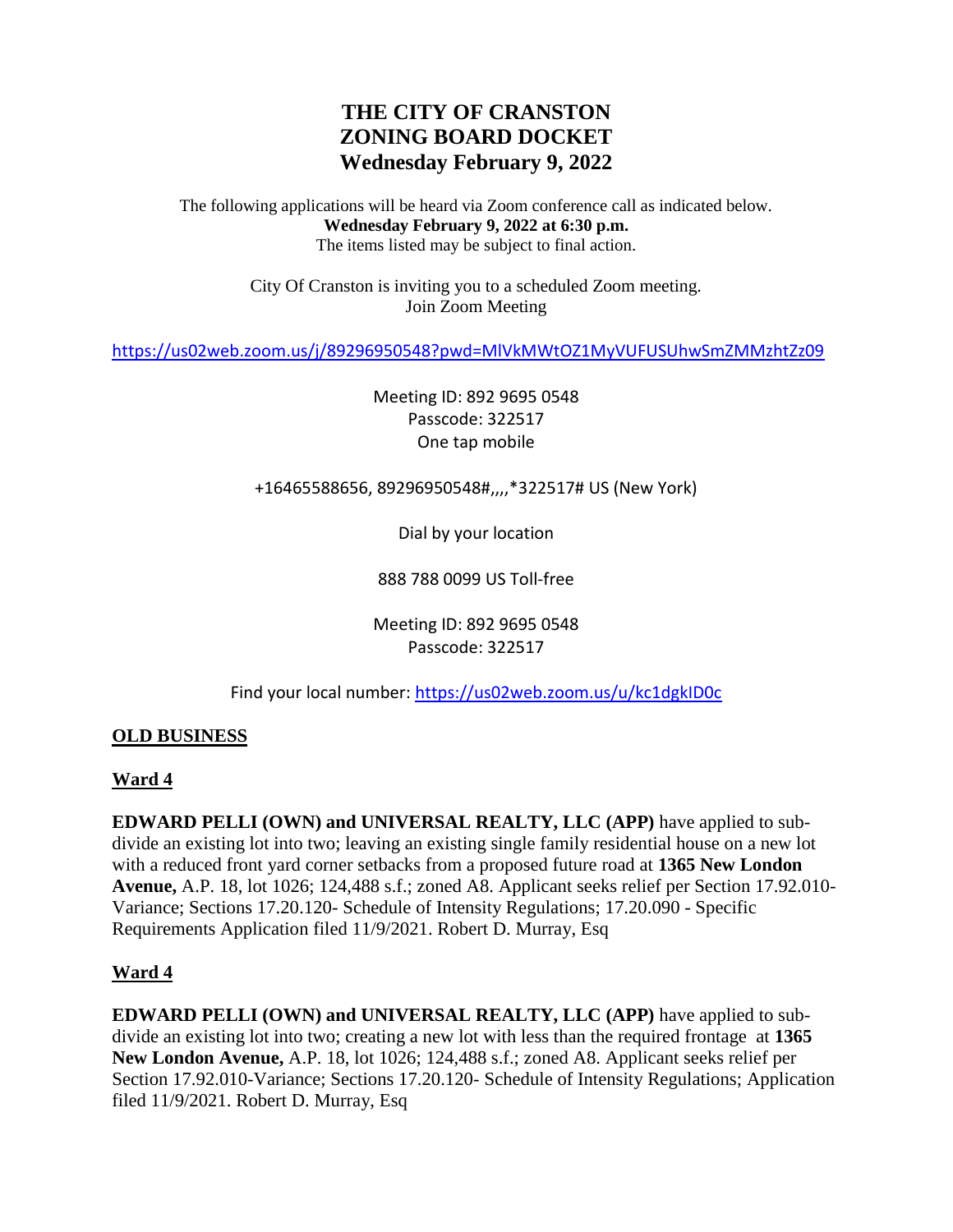### **NEW BUSINESS**

# **PLATTING BOARD OF APPEALS:**

#### **APPEAL OF THE DECISION OF THE CITY OF CRANSTON PLAN COMMISSION DATED NOVEMBER 8, 2021 TO THE CITY OF CRANSTON ZONING BOARD OF REVIEW, SITTING AS THE PLATTING BOARD OF REVIEW, PURSUANT TO §45-23-66 OF THE RHODE ISLAND GENERAL LAWS, AS AMENDED, AND SECTION XI ENTITLED "APPEALS" OF THE CITY OF CRANSTON'S SUBDIVISION AND LAND DEVELOPMENT REGULATIONS DENYING PRELIMINARY PLAN APPROVAL OF A MINOR SUB-DIVISION FOR COSMO PLAT, AT 175 VALETTE STREET, A.P. 11, LOT 1599**

## **Ward 2**

**FATIMA HERALDO (OWN/APP)** has filed an application to construct a deck and gazebo encroaching into the front and rear yard setback and exceeding allowable lot coverage at **81 Fairweather Avenue,** A.P. 5, Lot 935; area 5,535 s.f; zoned A6. . Applicant seeks relief per Section 17.92.010-Variance; Sections 17.20.120- Schedule of Intensity Regulations, 17.60.010 (B)- Accessory Uses. Application filed 12/1/2021. No attorney.

## **Ward 5**

**EDMUND & TRACY DI TROIA ( OWN/APP)** have applied to construct a carport structure encroaching into the front yard setback at **32 Kearsage Street,** A.P.11, lot 2894; area 9,725 s.f.; zoned A8. Applicant seeks relief per Section 17.92.010-Variance; Sections 17.20.120- Schedule of Intensity Regulations, 17.60.010 – Accessory structure setbacks. Application filed 12/7/2021. No Attorney.

# **Ward 2**

**CRANSTON PUBLIC SCHOOLS (OWN/APP)** has applied to expand an existing nonconforming school to encroach into front yard setbacks and exceeding allowable lot coverage at **180 Oakland Ave.** A.P. 9, lot 2847, area 99,752 s.f; zoned B1. Applicant seeks relief per Section 17.92.010-Variance; Sections 17.20.120- Schedule of Intensity Regulations; 17.88.030 B.- Extension. Application filed 12/8/2021. No attorney

### **Ward 5**

**DONALD B. COLETTI (OWN/APP)** has filed an application to separate two lots merged under 17.88.101 (B) and to leave an existing single family house on an undersized lot with reduced frontage and width at **15 Usher Avenue,** A.P. 11, lot 2524, area 4,000 s.f, zoned A6. Applicant seeks relief per Section 17.92.010-Variance; Sections 17.20.120- Schedule of Intensity Regulations; 17.29.090- Specific Requirements; 17.88.010 (B) - Substandard lots of record. Application filed 12/21/2021. Robert D. Murray, Esq.

### **Ward 5**

**DONALD B. COLETTI (OWN/APP)** has filed an application to separate two lots, merged for zoning purposes under 17.88.010 (B) to construct a new single family house with restricted frontage, width, lot size (area); encroaching into the required front corner yard setbacks at **0 Midvale Avenue,** A.P. 11, lot 2523, area 4,618 s.f., zoned A6. Applicant seeks relief per Section 17.92.010-Variance; Sections 17.20.120- Schedule of Intensity Regulations; 17.29.090- Specific Requirements; 17.88.010 (B)- Substandard lots of record. Application filed 12/21/2021. Robert D. Murray, Esq.